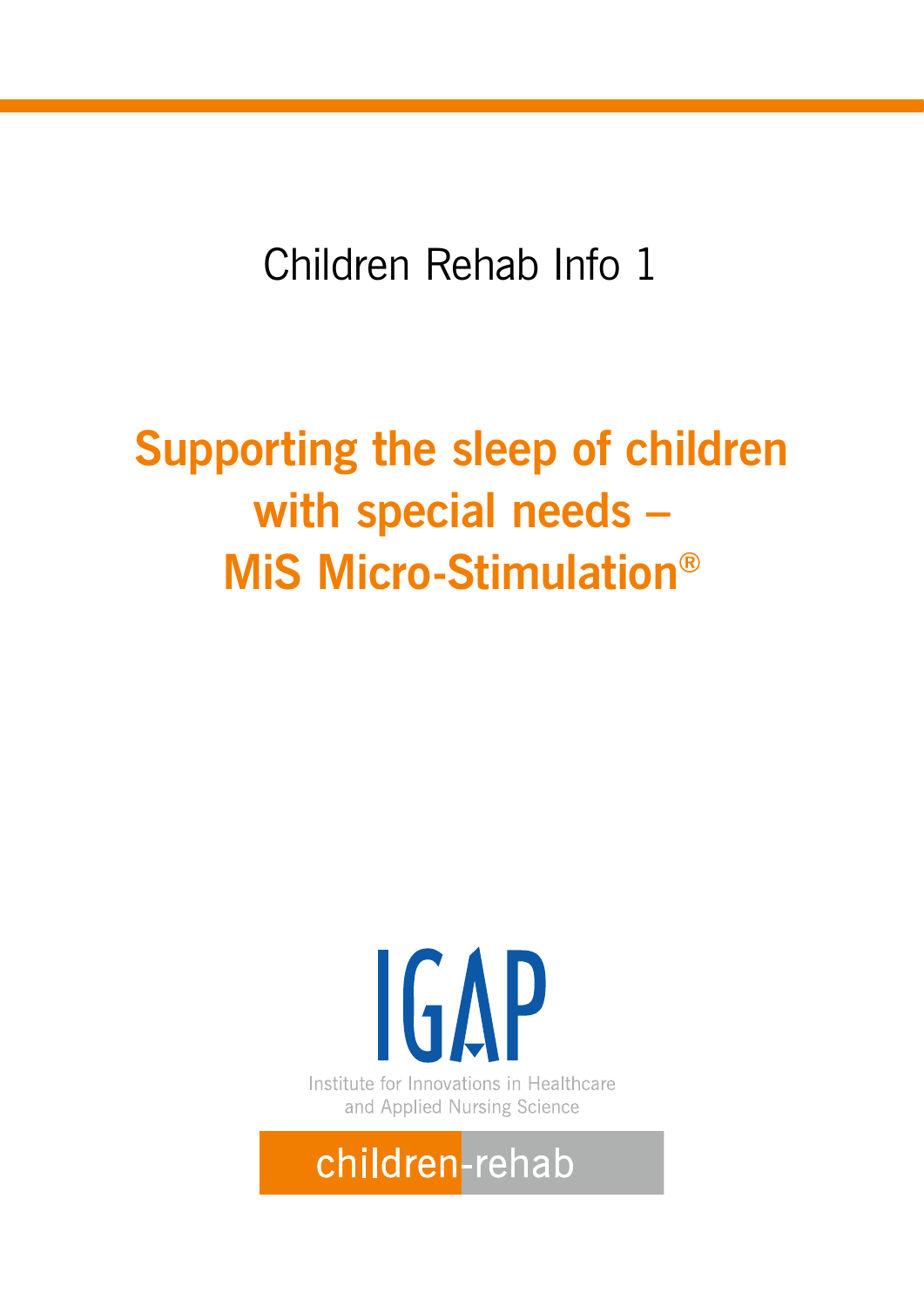

Kathrin Brinks Occupational Therapist

### **Dear Reader,**

The topic of sleep and being awake all night is a big problem for many parents of a child with special needs. The children and their families suffer a lot if they don't get enough sleep – and this sometimes stretched over for many years.

Studies show (e.g. Quine, 1991) that children with mental disabilities wake up more often at night, and they need considerably more time to fall asleep again.

Quine also found that 44% of children with Down's-Syndrome, 71% of children with Cerebral Palsy (CP), 57% of children with an unspecific brain damage, and 83% of children with disabilities caused by accidents, prenatal developmental disorders, fetopathies, genetic, or metabolic disorders, suffer from sleep problems.

Another study (Kotgal, 1994) found that children with CP move considerably less during sleep. They also had a high percentage of respiratory disturbances, which they couldn't regulate themselves by moving their body.

You see, there are many children and parents who have to deal with this issue. I hope that this brochure will give you some useful information and suggestions on the topic of sleep for children with special needs.

Enjoy reading it!

Director Pediatrics of the IGAP Institute

*Sources:* 

*Durand, V.M.: Schlaf gut! Ein Ratgeber für Eltern behinderter Kinder, 1998 Woltemade / Behrens / Mühlhan: Studie über die Wirksamkeit des MiS Micro-Stimulations-Systems Thevo-Adapt "Schlummerstern" Quine, L.: Sleep problems in children with mental handicap, in: Journal of Mental Deficiency Research, 1991, Vol. 35*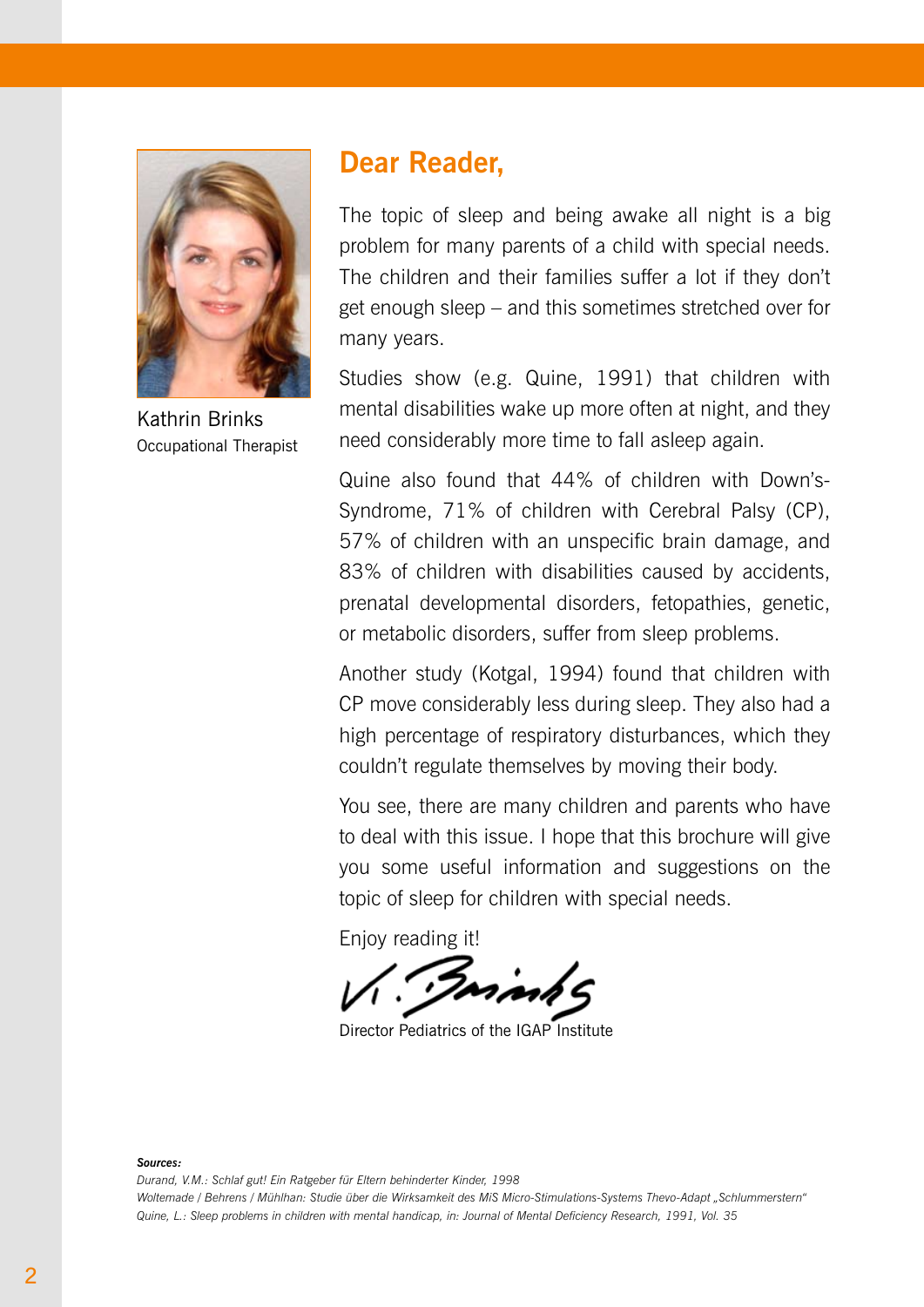## **Healthy sleep and the different sleep phases**

Sleep is divided into two broad alternating phases:

#### **1. REM Sleep (Rapid Eye Movement Sleep) and**

#### **2. Non-REM Sleep (Non Rapid Eye Movement Sleep)**

Sleep in the REM phase is light. In this phase we dream, process experiences, learn, and wake up easily. Non-REM Sleep is very deep sleep. We show considerably reduced brain activities and it is difficult to wake up. It therefore seems plausible that intensity, duration, and frequency of REM Sleep decreases with advancing age. Studies show also that mainly REM Sleep is disturbed in children with mental disabilities.



**Fig.: Sleep pattern of a healthy child from 6th month of life**

The grey fields of the figure are peaks of the REM phases and indicate normal, healthy awake phases at night. They are called "partial awakening". Children especially can have problems getting back to sleep after this partial awakening. Adults without sleep problems normally do not remember these short awake phases at night. Children can easily be disturbed in their sleep by upsetting dreams or because they lose their body perception. Often they cannot get back to sleep without recognizing that they are awake. Children with physical or mental disabilities have even more problems than children with normal development.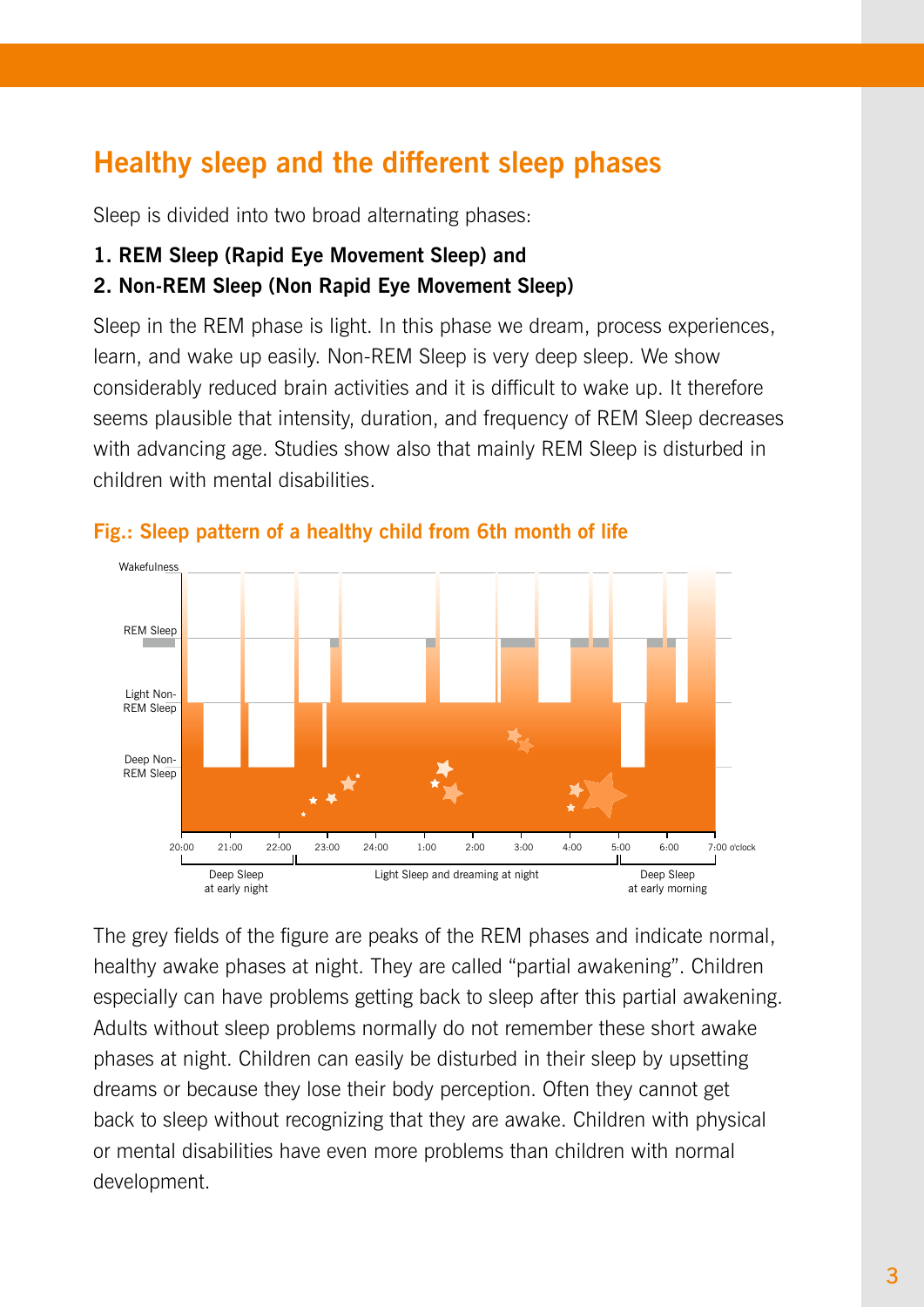## **Bodily restrictions and sleep disorders**

Movement limitations can cause sleep disorders in children with cerebral movement disabilities. Spasticity, postural deformities, contractures, or respiratory problems have a negative influence on children's sleep.

It is reported, for example, that adults who suffer from spasms often feel like they are falling. This is due to the relaxation of their muscles when falling asleep. Their brain receives too little information from the body about its position and the surface the body lies on. This leads to an irritating uncertainty in the body perception which hampers sleep.

Another problem is that immobile children are barely able to reposition themselves. This, however, is crucial for a healthy and restorative sleep.



#### **Fig.: Movement pattern of a healthy person at night**

A healthy person turns quite frequently at night to avoid stressing one side of the skeletal apparatus. Lying in one position over a long time period may lead to pain, and in extreme cases, to pressure ulcers.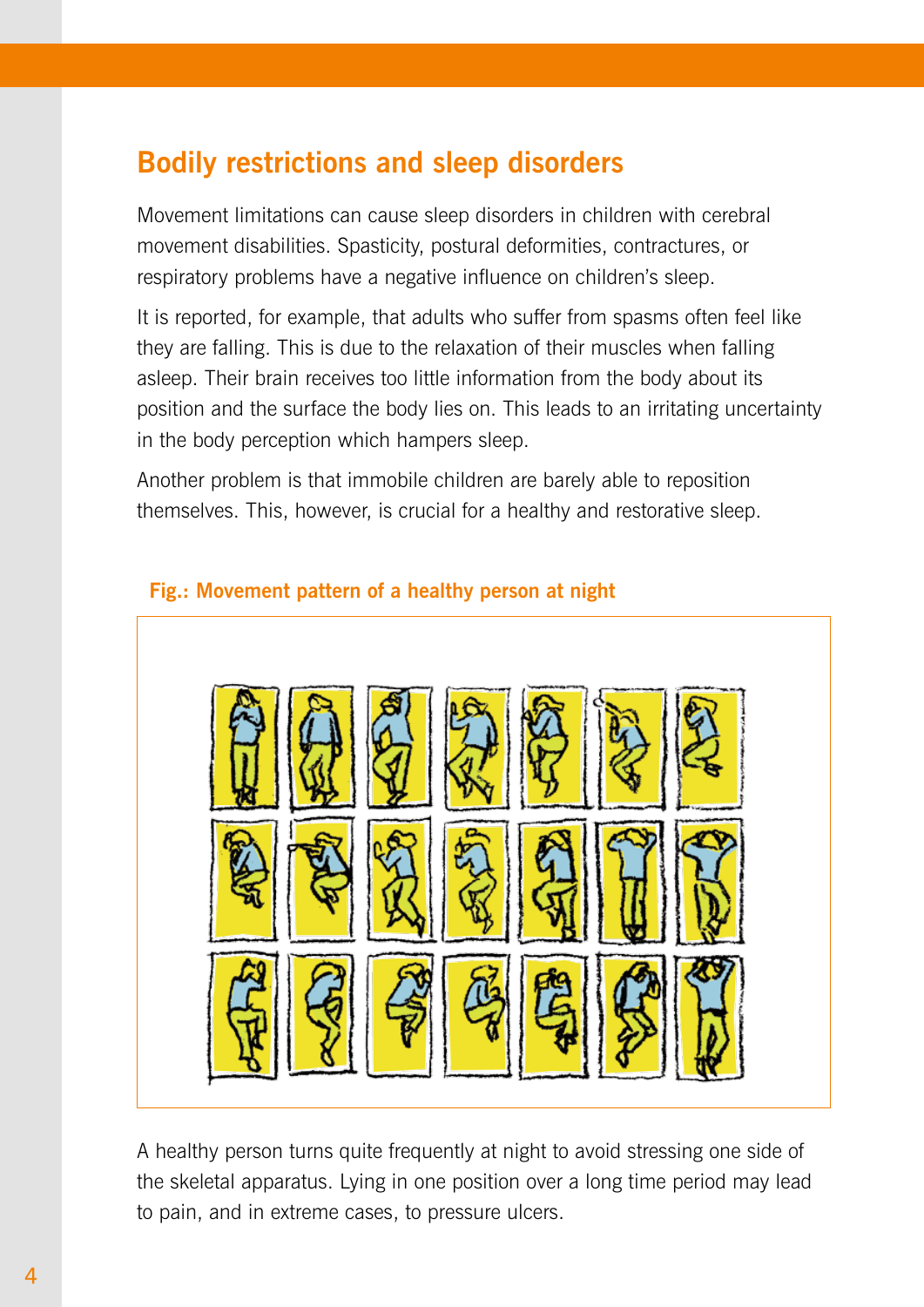## **Sleep disorders**

To be able to treat a sleep disorder it must be recognized as such. The sleep requirement, however, varies for each child and must be viewed on an individual basis.

| Age in years | Amount of sleep per day |
|--------------|-------------------------|
| 0.5          | $14 +/- 4$              |
| 1            | $14 + - 3$              |
| 2            | $13 + - 3$              |
| 5            | $11$ +/- 2              |
| 10           | $10 +/- 2$              |
| 15           | $8 +/- 1$               |

*The amount of sleep indicates the total sleep requirement including afternoon naps or other sleep phases during the day.*

*(acc. to Inglowstein)*

When evaluating if sleep disorders are existent or not, experts try to draw on the subjective sensation of the participants. In general, it matters less how long somebody sleeps, but how they feel in doing so. A child that lies in bed for 8 hours may still suffer from sleep disorders, when they awake in the morning feeling totally knocked out and unsatisfied. What counts here is not only the quantity, but rather the quality of sleep.

Sleep disorders are mainly divided into problems with falling asleep and problems with sleeping through the night. It is remarkable when talking about children with disabilities, that they have bigger problems in sleeping through the night than with going to bed at night. In an interview, 84% of 90 families with a physically and/or mentally disabled child reported that their child does not sleep through the night. The children awakened up to 8 times a night. However, the largest percentage (39%) woke up 3 to 4 times a night.

*(Source: Study on the effectiveness of MiS Micro-Stimulation®)*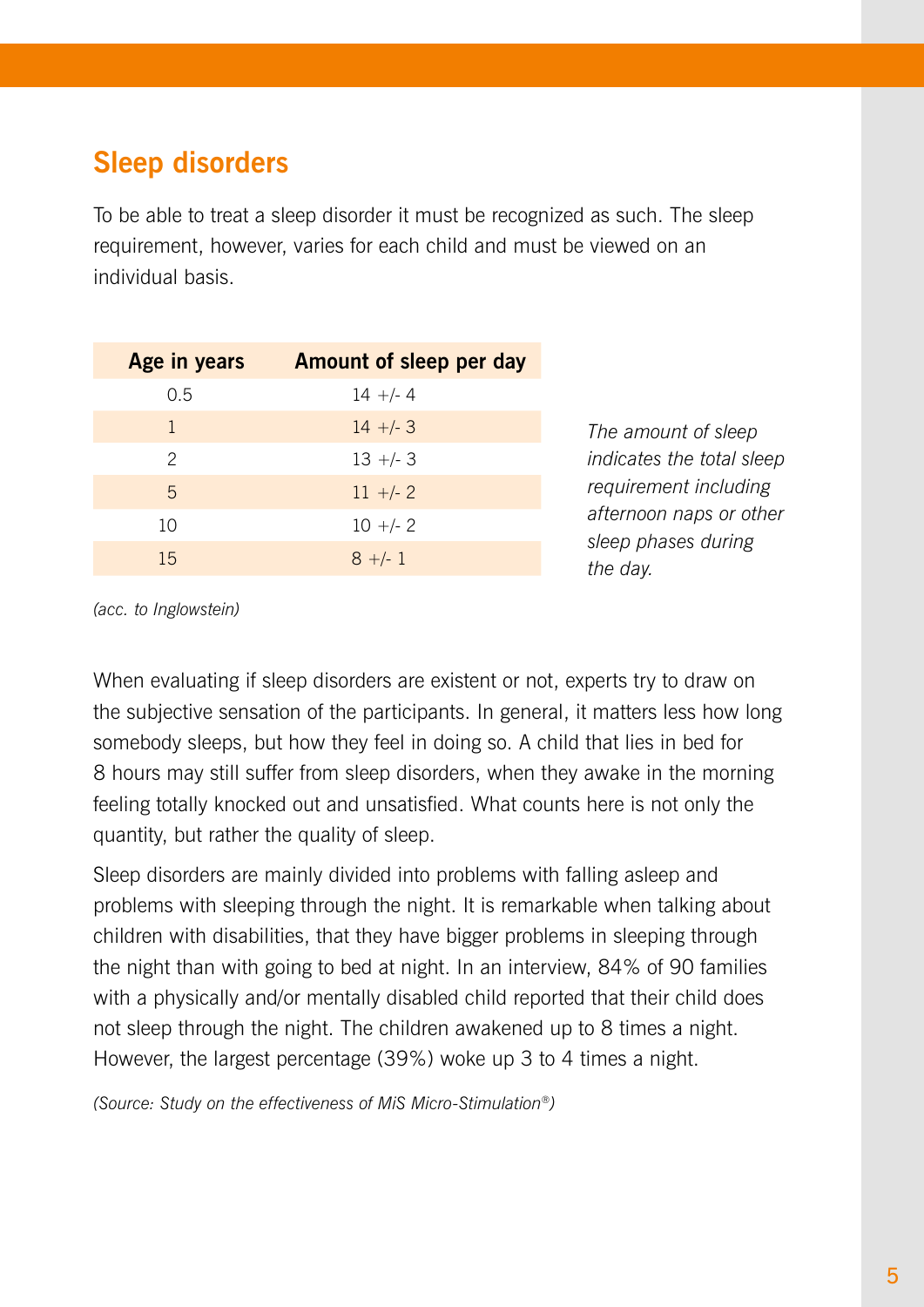## **How does Micro-Stimulation work?**

One possibility to treat sleep disorders, which are based on motor limitations, perception disorders or pain, is MiS Micro-Stimulation®. This active principle improves the mobility of children and the ability to sense their body's position. The lying systems with Micro-Stimulation consist of an underframe providing movement and a specially vented soft foam mattress.



*Flexible wing suspensions integrated in an underframe*

The wing suspensions of the system interact with the movements of the child. The child can move easier than on conventional systems and body perception is improved. Moreover, equal pressure distribution is beneficial for pain therapy or pressure ulcer treatment.

#### **Positive effects MiS Micro-Stimulation® systems have on children:**

- Support of their own movements
- Prevention of spasms and contractures
- More satisfying sleep and mental balance
- Reduced pain
- Improved ability to fall asleep and sleeping through the night
- Prevention and treatment of pressure sores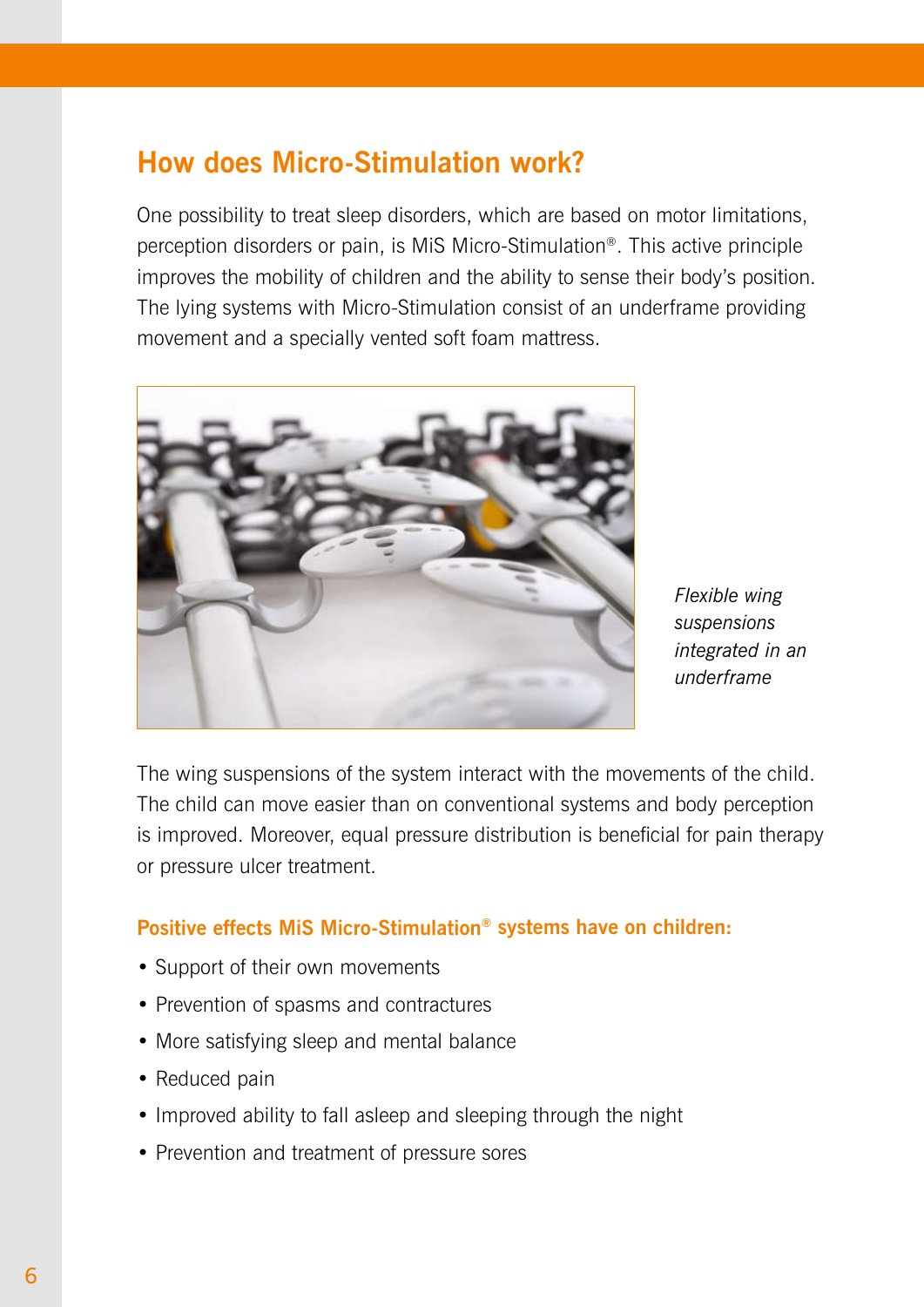## **Results of the study on the effectiveness of MiS Micro-Stimulation® systems**

The effectiveness of the MiS Micro-Stimulation® system for children was evaluated in a study with 85 children. The children either had purely physical, mental, or multiple disabilities (see figure).

#### **Disability**



**The result of the study is that 46 of 85 children showed improved sleep behavior. This makes a positive result of approximately 54%. Sleep behavior became worse in only 4 of 85 children.**

Please contact us to obtain the complete study or for more information.

#### **Up to now, MiS Micro-Stimulation® systems have been used for children with the following clinical pictures:**

- Cerebral palsy
- Spina bifida
- Craniocerebral injury / coma vigil
- Various syndrome diseases
- Children with burns
- Developmental disorders of an unspecific genesis